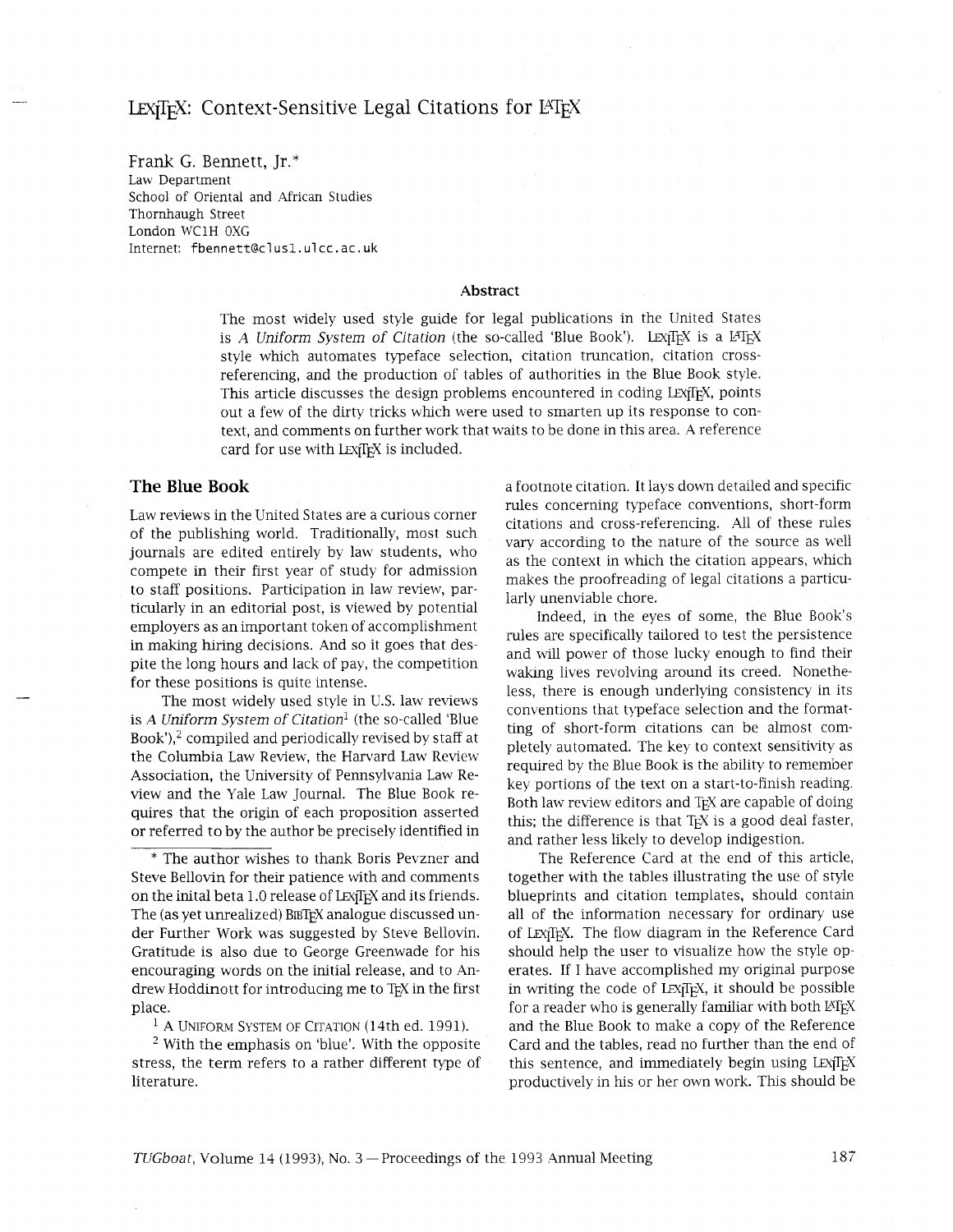the first and final test of LEXTFX's utility. The Blue Book is bad enough by itself; if make-easy software for it requires a lengthy manual, one might as well not bother.

On the slightly reckless assumption that I *have*  accomplished my original purpose, the scope of this article is limited to a general overview of the design of LEX<sub>I</sub>T<sub>F</sub>X, with a few ancient mariner's tales of problems that cropped up in the course of simultaneously drafting the style and learning the rudiments of the TEX language. The following section explains how LEXITEX attempts to reduce the citation formatting process to a manageable set of units. This is followed by a discussion of some of the more entertaining problems dealt with by the code. The article closes with some comments on further work that is waiting to be done in this line.

## **The LEXTEX Style Engine**

The format of any Blue Book citation can be fully described in terms of six essential *text units,* and nine punctuation *bridges* (seven, actually, two of which have a plural 'alter ego', for a total of nine in all). The text units each require up to two associated typefaces, which I will refer to as the *main* and al*ternative* typefaces for each text unit. The presentation form of any Blue Book citation can be described in terms of text units, associated typefaces, and bridges; and the various mutations of the citation in subsequent references can be accomplished by manipulating units and bridges, without reference to their actual contents. This is what makes the automation of citations possible.

In order to combine flexibility with ease of use in an automated system, $3$  we can (1) define a macro which, from a blueprint of necessary details, (2) defines another macro which in turn, from a set of text arguments, (3) defines macros to stand for individual citations. In step (2), only the text need be fed to the macro; everything else can have been

### **Six essential text units**

- 1. The author's name;
- 2. The title of the work;
- 3. The source in whch the cited work is located, including any volume number;
- 4. The page on whch the cited work is located in the source;
- 5. An optional reference to a particular page or section number of the work; and
- 6. The tail end of the citation (usually a year of publication, perhaps with an indication of the editor, translator, publisher and city of publication as well, all usually enclosed in parentheses).

### **Nine punctuation bridges**

- 1. Author-to-Title
- 2. Title-to-Work
- 3. Work-to-Source
- 1. Source-to-Location-page (singular and plural)
- 5. Location-page-to-Specific-reference-page
- 6. before-the-Tail-end
- 7. after-Id./supra (singular and plural)

defined in advance. After once feeding the details of a particular source to a macro in this way, it should be possible to reduce subsequent references to it to a single, context-sensitive nickname.

To state this in shorthand terms, the first, most general macro in this series can be thought of as a 'style template', and the macros defined by it as 'citation templates'. The citation templates produce 'nickname macros', which in turn are used to produce actual printed citations in the form appropriate to a given context.

The blueprints for use by the style template are all contained in the file lexicite.tex. Additional blueprints can be added to this file by the adventurous user as required. In normal circumstances, the user need only determine which citation template is appropriate to a given citation, and feed it the text of the citation as a set of arguments, along with a nickname that will stand for the citation in subsequent references.

# **Fun in the Sun**

Once this basic structure is in place, it is largely a matter of fine-tuning to bring the output of the package into line with Blue Book requirements. This section discusses some of the tricks and kludges used to that end. It is not a comprehensive discussion,

 $3$  It should be mentioned that LEXITEX is not the first attempt to automate short-form citations. See the materials prepared by David Rhead in connection with the QX3 project: Rhead, *Towards BBT@ style-files that implement principal standards,* TEX LINE 12 (May 1990); Rhead, *How might PTFX3 deal* with citations and reference-lists, T<sub>F</sub>XLINE 13 (September 1991). The code behind this proposed interface, as I understand it, defines each style of citation separately. Through the use of blueprints and the style template macro \@law@newcitestyle, LEXTEX attempts to provide a more general, customizable interface.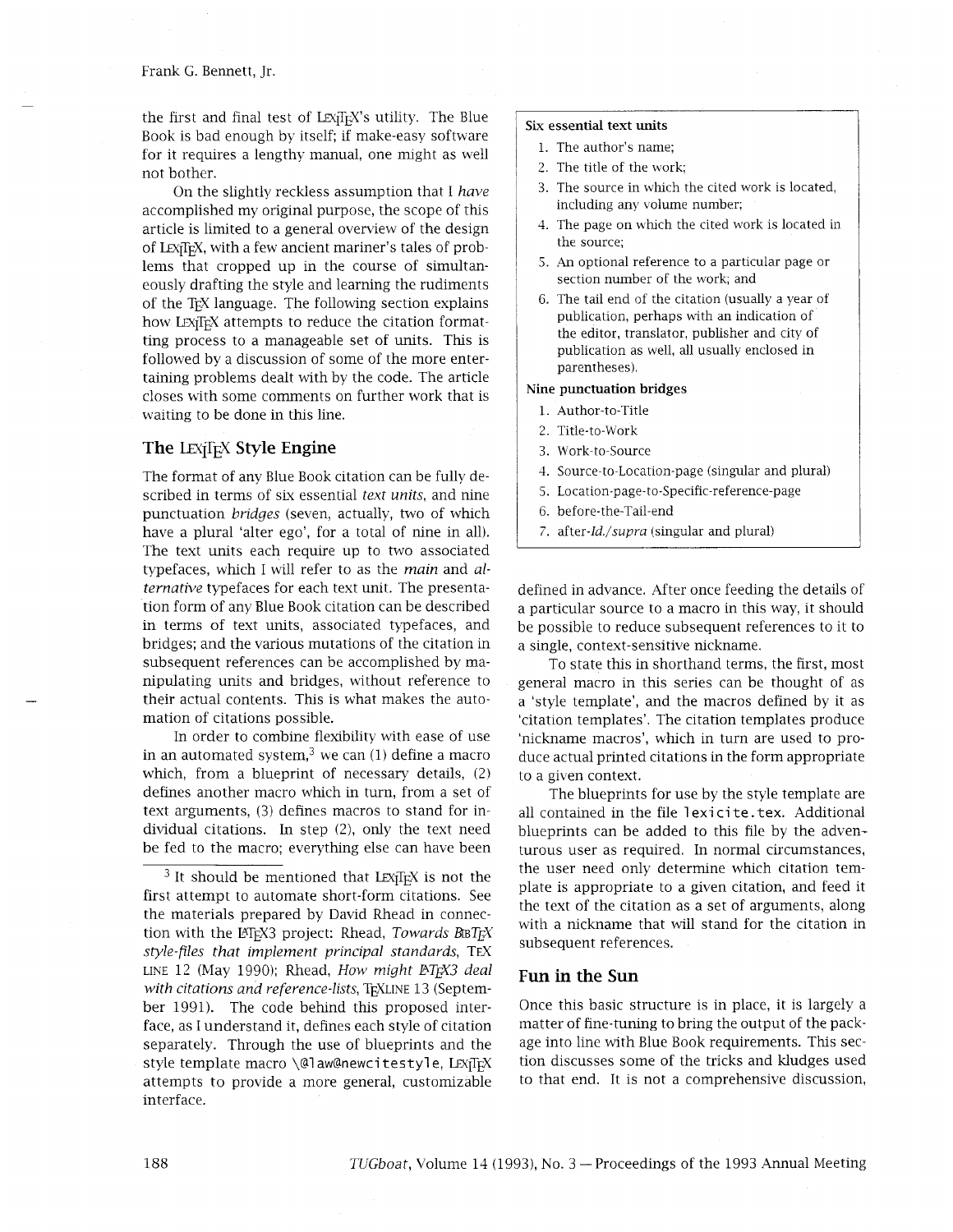## **Sample lexicite.tex blueprint entry for LEXTEX**

 $\neq$ <sup>2</sup>%  ${fTypefaces: author(x)<sup>b</sup>: title(i)<sup>b</sup>:cite(s)<sup>b</sup>/Citetype(a)<sup>c</sup>}$ % {Bridges:author(,\ )<sup>d</sup>title(,\ )<sup>d</sup>cite(\ /\ )<sup>d</sup>page(,\ )<sup>d</sup>refpage(\ )<sup>d</sup>afterid(\ at~/\ at~)<sup>d</sup>}% **{6Ie% {{#l}f{#2}f{#3}f{#4}f** {#5}f{(#6)}f}%

**<sup>a</sup>**This gives the name of the citation template to be generated.

 $\frac{b}{b}$  Within these sets of parentheses, for the author, title and first-cite-part portions of the citation, s, b and i select small caps, boldface and italic type as the main typeface. S, B and I respectively select each of these as a typeface which may be specially selected using  $\langle \cdot, \cdot, \cdot \rangle$ . The parentheses may *not* be left empty. To use the default (roman) typeface, place some other character here.

 $\epsilon$  Within this set of parentheses, a, b, c and s will classify all citations generated by this citation template as being to articles, books, cases or statutes, respectively. These parentheses must *not* be left empty.

 $<sup>d</sup>$  These parentheses contain the citation bridges that will be placed between the portions of the citation</sup> indicated. Two bridges, singular and plural, are separated by a / in the parentheses following ci te and afterid. The bridges following afterid are used to attach specific page references to Id. and *supra*  citations. All of these parentheses may be left empty (provided that the plural separator / is not omitted from the two fields to which it applies).

 $\epsilon$  This argument states how many arguments the finished citation template will accept. It must be a number between 1 and 6.

 $f$  Six pairs of matched braces must appear inside this argument. Any other than the first (which represents the citation nickname) may be left empty, but the bridges must of course take this into account. The number of arguments inserted here must correspond with the number stated on the line above.

but may help those interested in making improvements or alterations. Those wishing to dig deeper on the technical side are invited — indeed, positively<br>encouraged — to have a look at the code itself, which is available from the major T<sub>F</sub>X archives. Those who want a friendlier introduction to the care and feeding of LEX<sub>I</sub>I<sub>E</sub>X are gently referred to the penultimate paragraph of the first section of this article — after which they are invited to suggest improvements.

**Eliminating redundancy.** When I began drafting the code of this style, the file 1 exitex. sty quickly grew to about 30 kilobytes, roughly the same size as in the current release. But in its early life, LEXTEX had separate storing and printing routines for each of the four general classes of citation; and as new features were added it became increasingly cumbersome to carry the changes through to each set of routines.

Eventually the pressure of common sense overwhelmed me, and these separate routines were collapsed into a single set of macros which can respond differently in minor ways depending upon a toggle indicating the citation type. While this is little more than good programming practice, it was surprising to see the extent to which a job that initially seemed to bristle with nasty real-world edges could be distilled into a compact and unified logical structure.

The code will no doubt tolerate a good deal more optimization and trimming.

**Expansion control.** While it is processing a job, LEX<sub>I</sub>T<sub>E</sub>X swaps a great deal of information between macros. Much of this ends up being printed in a variety of LATEX environments, or is exported to external files. Rigorous expansion control is therefore crucial if undesired smash-ups are to be prevented. And in some places \noexpand and \the statements were not enough by themselves to prevent gastric chaos.

To cope with such situations, LEXIFX provides the \@l aw@cl ean macro, which accepts a token register and an arbitrary control sequence as its arguments. When used, it first defines a number of common control sequences which expand into T<sub>EX</sub> primitives (which cause difficulties if expanded at certain crucial stages of  $LexT<sub>F</sub>X$ 's ruminations) as strings of themselves: \st ri ng\Lexi TeX. The definition is stored under the arbitrary control sequence name *locally*, so that its scope can be limited by grouping. The control sequence can then safely be used to stand for the token register in LEX<sub>I</sub>T<sub>E</sub>X's internal code. The \@law@cleanup macro runs \@law@clean over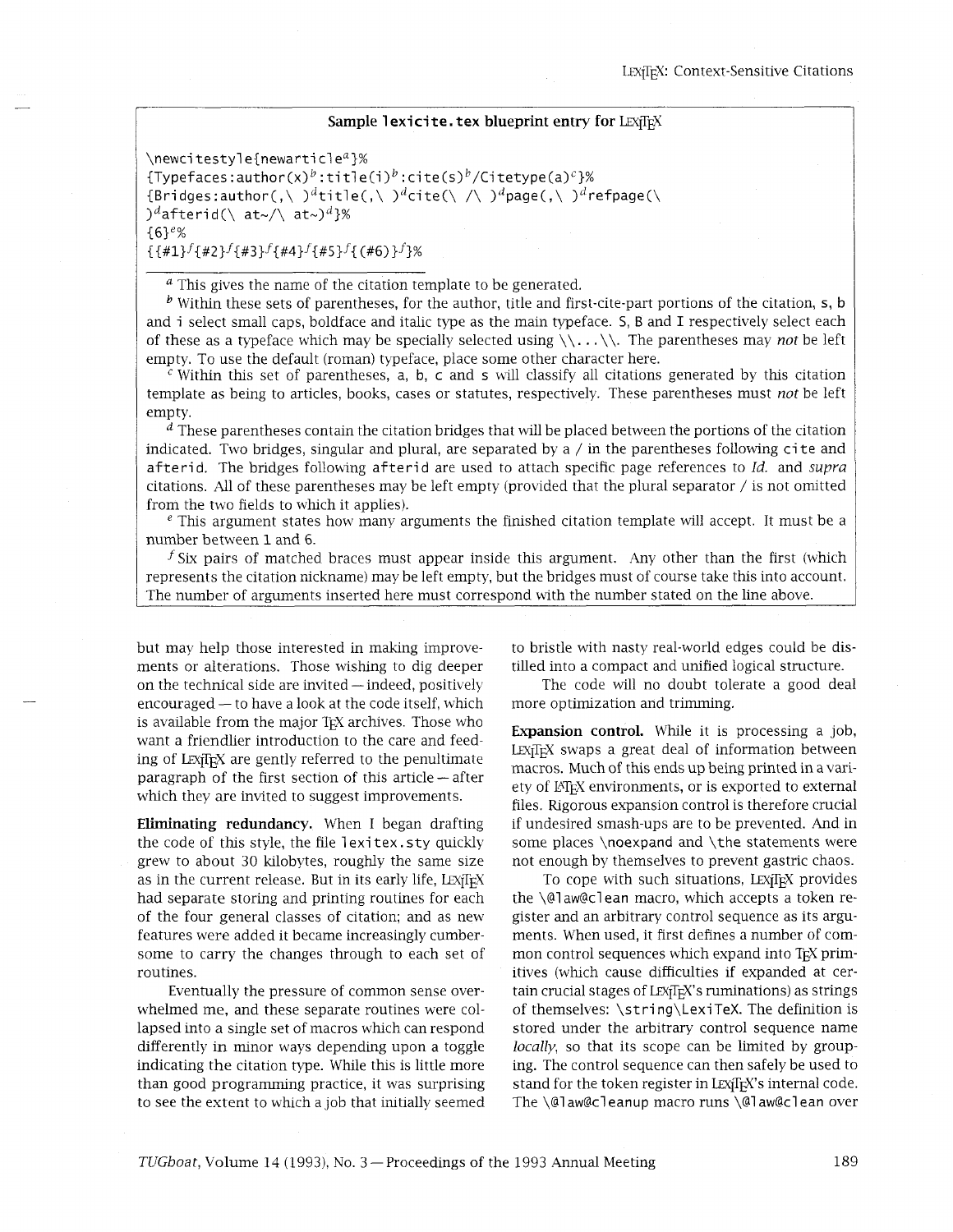all token registers which might contain problematic control sequences. If special character or formatting commands within a LEXTEX argument give an error during processing, this may be due to the absence of a T<sub>E</sub>X primitive invoked by this command from the list of temporary definitions in  $\qquad$ l aw@clean. If adding a suitable entry covering the command to the list makes the problem go away, please send me the details, and I will include the patch in future releases.

**Output transformations.** The citation templates produce two macros for each citation,  $\lt$ blah> and \<blah>full, for short- and full-form citations respectively. The \<blah>full macro is invoked automatically immediately after a citation is declared using the citation template, unless output is suppressed by the user. Afterwards, the short-form  $\cosh$  will normally be used; the  $\cosh$  ah>full form can be quietly ignored, but it is there for what it is worth.

Short-form output in the text must be contextsensitive. For most governing conditions, this is pretty pedestrian: a variable or a macro marks the occurrence of an event, such as a footnote number or the name of the immediately preceding citation, and the short-form print routine is set up to adjust the elements of the citation accordingly. One Blue Book rule does present special difficulties, however.

In short-form references to articles and books for which an author is specified, the title or name of the work should be omitted (automatically, that is), *unless* some other work by the same author in the same typeface has been cited already. The problem is that LEXTEX's citation macros can only be expanded one at a time, and they are designed to do just one thing-make a citation now. An actual search for a matching author would be slow, and it would require significant and cumbersome re-design of portions of the code. Not fun.

In the end there was a much simpler solution. The author's name *itself* can be defined as a macro, by first running the register containing the author's name through \@l aw@cl ean, and then using \csname\endcsname to make a macro of it. This routine is made part of the citation template. The first time around, it is defined to expand to 1, but if it is found to be defined already, it is set to expand to **2.** With this information, the print routine can honor the Blue Book rule without knowing whch nickname citation is associated with the matching author name.

**Looking ahead for signals.** The one element of a citation that cannot be stored by the citation template is the reference to the specific page or section number where a particular proposition occurs in the cited work. This page number must be added after the nickname macro is created, and it must be incorporated into the citation before it is printed. The goal is to adopt a syntax where:

\bluebook+{21}.

will expand into the full citation form:

A UNIFORM SYSTEM OF CITATION 21 (1991).

or into the appropriate short form:

A UNIFORM SYSTEM OF CITATION, supra note 1 at 21.

This requires that the nickname macro look ahead in the document before it prints its contents. For the most part this is straightforward. After resetting the appropriate registers to reflect the fixed information contained in the citation, nickname macros look ahead with MFX's \@ifnextchar command to see if the character coming up satisfies any of a series of conditions. If the next character is  $*$  or  $-$ , the print routine is bypassed, and printing is suppressed.<sup>4</sup> If the character is  $+$ , LEX<sub>I</sub>T<sub>E</sub>X gobbles the +, and checks further to see if there is a second +. If there is, it knows that the upcoming argument refers to multiple pages or sections. If there is not, LEX<sub>I</sub>T<sub>E</sub>X checks for a  $-$ , which would indicate multiple references with the use of a singular bridge (as in Federal Constitution sch. 5, paras. 2 & 4 (1957)). If *that* is not present, then the reference must be to a single page or section.

From LATEX'S own command syntax, it was clear that this kind of conditional testing is possible in TEX, but before I could implement it in LEXTEX I needed to learn a fairly simple lesson about how TFX churns through a document. The difficulty I experienced is one that people who, as was my own case, come to TEX from higher-level procedural languages are likely to experience, so perhaps it is worth mentioning.

The  $MFX$  command  $\qquad$ @gobble is a simple macro that accepts one argument and does nothing with it: \def\@gobbl e#l(}. It is necessary to ensure that \@gobbl e, when used, expands *immediately* before the character or argument that is to be dispensed with. But the TEX language does not have a means of distinguishing between the document 'itself' and the macros that expand within it; it's all so much program code. A complex set of macros such as  $Lexifrx$ therefore requires careful structuring to ensure that

<sup>&</sup>lt;sup>4</sup> This feature might be required where a nonconforming citation is used for a cited work, such as citations which are part of a quotation.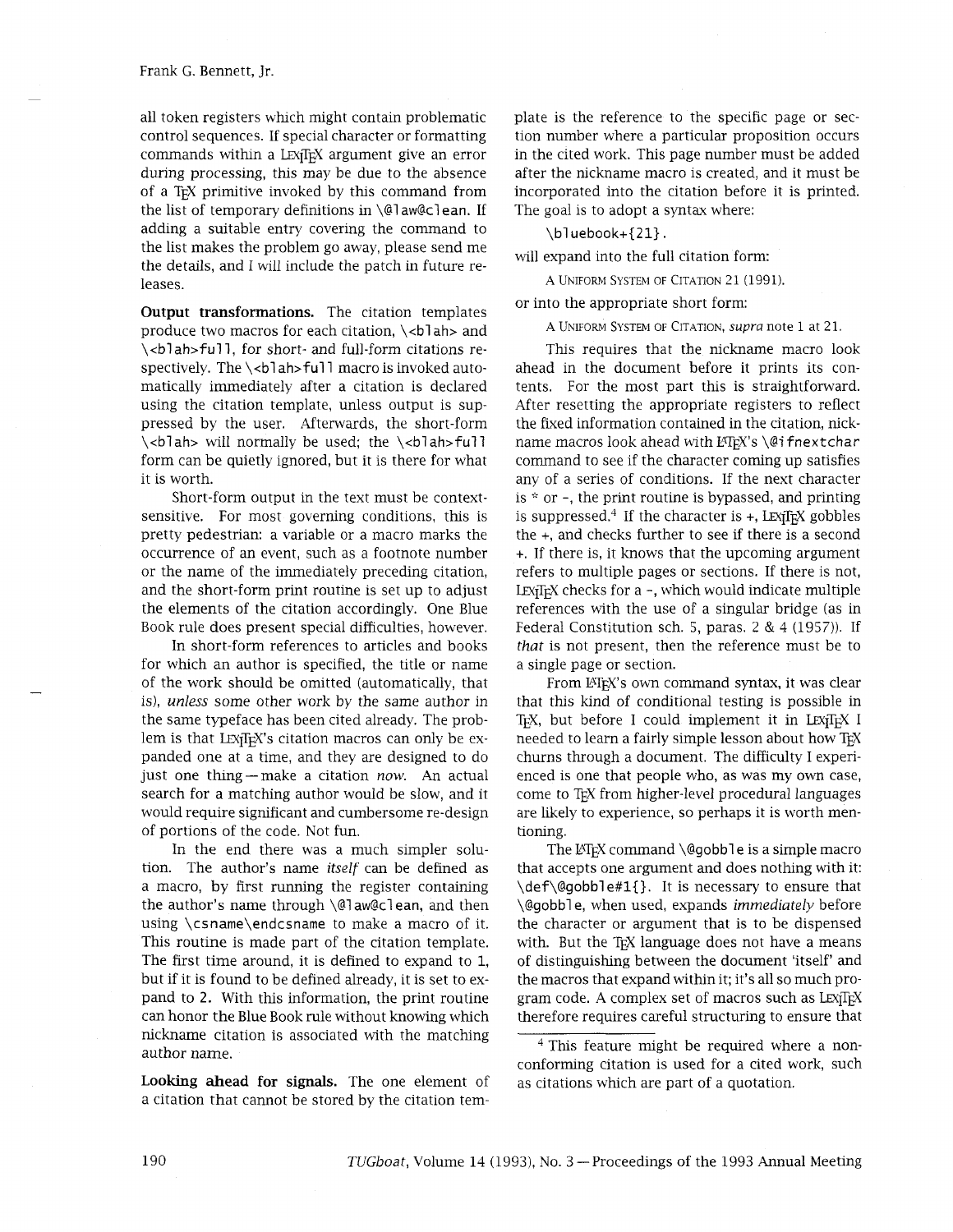a \@gobble statement is the very last operation performed in any chain of macros leading up to it. In particular, it cannot be nested within an  $\iota$ if... $\iota$ fi condition, because it would chew up part of the condition itself, causing perhaps all sorts of strange and wonderful things to happen.

WX's \@ifnextchar hack works by storing either the first or the second of the two alternative arguments shown to it in a particular macro, and expanding this stored internal macro as its last act. LEXjIFX's \@law@argscheck routine uses \expandafter withn the appropriate alternative argument to \@ifnextchar to run \@gobble as its 'last' act, before invoking the next command that needs to be chained. And so on back to the level of the document itself. $5$ 

Because the text of the initial full citation produced by the citation templates is actually written by the  $\cosh$  ah>full macro that they themselves define as their own last act,  $+\{\leq p\}$  number>} can be added at the end of a citation template declaration as well as after a nickname reference.

This overall scheme reduces the typing required to specify page numbers to a minimum, and allows the same syntax to be used for this purpose for all types of citations. That in turn helps increase the speed with which a document can be prepared.

Producing tables. Once the details of a citation have been stored in a macro, it is a (relatively) simple matter to send it to an external table for processing by makei ndx.

Every citation in LEX<sub>IIF</sub>X is flagged as being to a book, an article, a case or a statute. You can use LEXTEX to produce lists of all citations falling into any of these four classes, simply by placing any of \makebooktable, \makearticletable, \makecasetable, or \makestatutetab1 e before \begin{document}. This produces the files \*.btb, \*. atb, \*. ctb and \*. stb respectively.

Each of these files must then be sorted, using the makei ndx utility. The makei ndx program should be instructed to use the appropriate in-

 $5$  Those following the trail back upstream in the code will find that it goes cold at this point. This is because  $\qquad$ @law@argscheck is inserted into the nickname macro by the citation template by first storing it to a temporary token register \@l tok@a and using \the to invoke it. This is necessary because it falls within the scope of an  $\setminus$ xdef that is necessary in order to "freeze" the current registers and macros in the nickname's definition. The use of \the prevents \@law@argscheck from actually expanding during this definition.

dex style file for that type of table. These are, respectively, lexibook. ist, lexiarti. ist, lexicase. ist and lexistat. ist. The output of each sort should be directed, respectively, to \*. bok, \* .art, \* .cas or \* .sta.<sup>6</sup> Finally, the command or commands \printbooktable, \printarticletable, \printcasetable or \printstatutetable should be placed where the tables are to appear when LATEX is run over the document a final time.

Apart from producing tables for actual publication, the automatic generation of tables allows citations of each class to be gathered into a single location for proofreading. This can save a great deal of time and eyestrain.

More expansion control. For reasons which I readily admit to understanding only hazily, LATEX stubbornly refused to cooperate when I attempted to place macros or \the statements inside a file-write macro based on LATEX's own index-writing routine. The difficulty was related to expansion; certain control sequences apparently change their meaning between the time the file-write macro is run and the time of the actual export via LATEX's output routine.

It seemed as though I had a choice of either suppressing expansion altogether (in which case the information in the registers or macros was often replaced before the write statement actually went into operation at the end of the page—resulting in a string of citations to the last source on the text page), or using \immediate to avoid the strange collision with the output routine (in which case the current page number written to the table might not be correct).

The solution adopted in the end was to use the \@l aw@cl eanup macro, discussed above under the subheading Expansion Control. \@l aw@cl eanup is a bit of a kludge, but it has the advantage of allowing us to selectively control the expansion of macros unknown to LATEX without letting them boil themselves down to incomprehensible primitives before they end up in the external file.

Sorting the citations. Some materials need to be sorted in special ways, which cannot be derived easily from the citation. For example, some decisions of foreign courts ought to be sorted first by the name of the court, then by the date of the decision. Edited books, too, should be sorted by the name of the editor-which, in the Blue Book style, occurs in the tail end portion of the citation.

 $6$  This has only been successfully tested with the DOS version of makeindx that is supplied with emTEX. The long lines generated by LEXTEX may cause problems for some versions of makei ndx.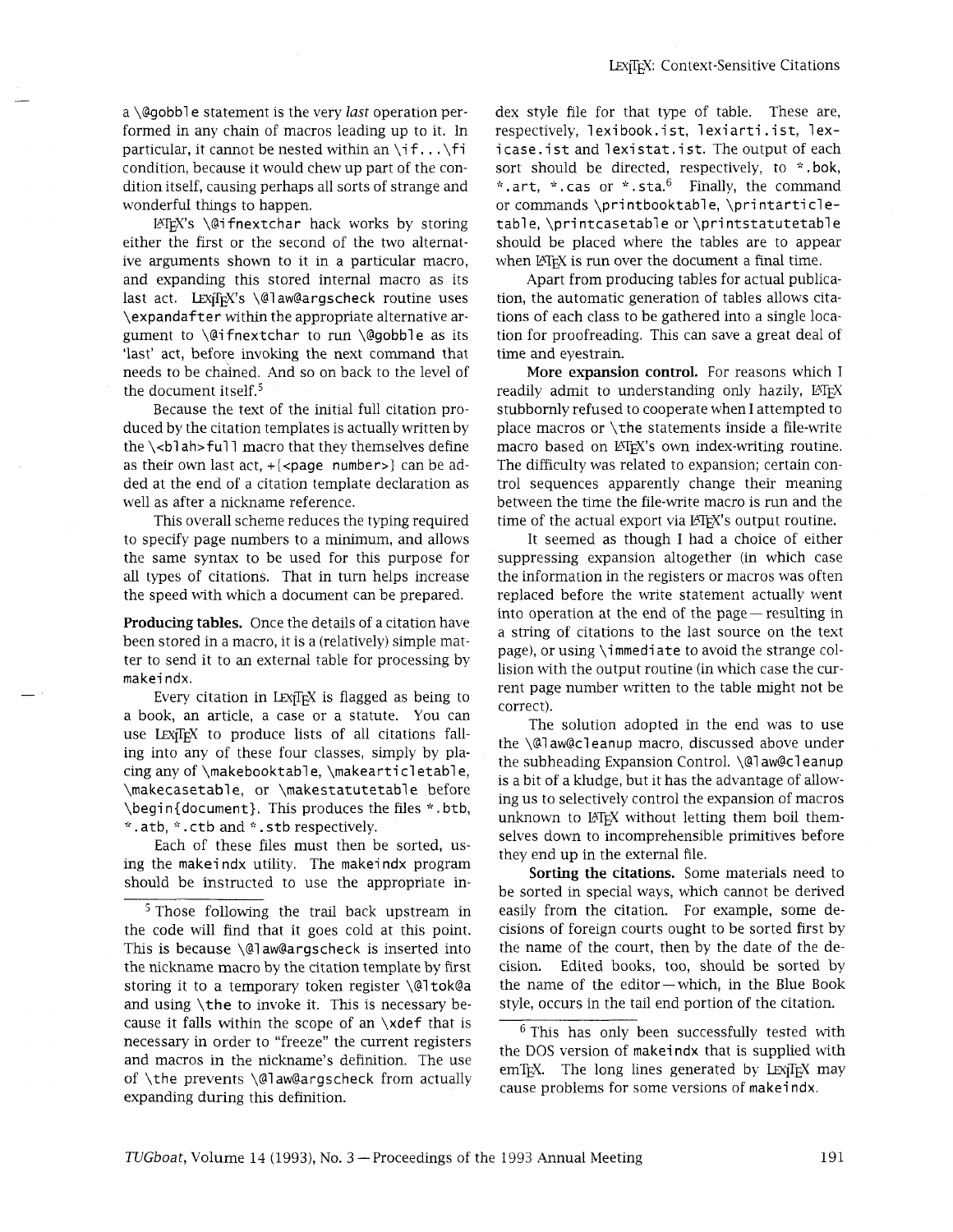The easy solution adopted for this problem is to include the nickname of each citation in the output to the table file. The nickname is unique, and the citations therefore come out in the desired order, if the nicknames were chosen with this sorting process in mind. The macro of the form \l exi ci te{<bl ah>} can be used to invoke a citation nickname that contains a number, such as a date. When the sorted file is read by the relevant \print\*table command, the nickname is ignored.

**Selective appearances.** The user may wish to selectively control the appearance of certain information in the citations and tables. For this purpose, LEX<sub>I</sub>T<sub>E</sub>X uses  $\land$  and  $\angle$  as active characters.<sup>7</sup> The syntax for these is given in the reference card, and the principle of their use is straightforward. In all of the five main citation elements other than the nickname, the form  $\land \dots \land$  may be used to enclose text that will appear in the full form of the citation, and be eliminated both in the tables and in subsequent short-form references. This is useful where the citation must include some explanatory note on its first occurrence. For example:

\newinbook{rajarole}{Y.A.M. Raja Azlan Shah^ (as he then was, being later elected {\emYang di-Pertuan Agong\/})A}{The Role of Constitutional Rulers in Malaysia}{\\chapter 5 of\\ The Constitution of Malaysia: Further Perspectives and Developments}{}{F.A. Trindade \& H.P. Lee, eds.  $1986$ }<sup>8</sup>

In this example, the explanatory note of the author's personal title will appear only in the first occurrence of the citation.

In optional page and section number references appended using  $+$ ,  $-$ ,  $+$  and  $+$ -, both  $\land \dots \land$  and  $\ldots$  can be used. In this context, any text within **A.. .A** will appear only in the text, and not in the tables, while  $\frac{1}{2}$ ... conversely suppresses enclosed material in the text, but does export it to the table. This is useful for limiting the level of detail in statutory references within a table of statutes. A complex example might run as follows:

<sup>7</sup> Please note that this may cause conflicts with other styles. The next release should offer the option of using ordinary control strings for ths purpose, rather than active characters.

 $8$  This expands in the text to: Y.A.M. Raja Azlan Shah (as he then was, being later elected *Yang* di-*Pertuan Agong), The Role of Constitutional Rulers in*  Malaysia, CHAPTER 5 OF THE CONSTITUTION OF MALAY-SIA: FURTHER PERSPECTIVES AND DEVELOPMENTS (F.A. Trindade & H.P. Lee, eds. 1986)

\constsch+-{{5, paraAsA.-5}\& (-5, para. --B}}~

If a table is produced from this citation, it will contain two entries:

| \statutetableentry{{constsch}{{\rm      |
|-----------------------------------------|
| \ltokspecialface ={\sc }Federal         |
| $Constitution$ }{\rm \ltokspecialface = |
| {\sc }}}!{\ sch.~5, para.~5}}{1006}     |
| \statutetableentry{{constsch}{{\rm      |
| \ltokspecialface ={\sc }Federal         |
| $Constitution$ }{\rm \ltokspecialface = |
| {\sc }}}!{\ sch.~5, para.~8}}{1006}     |

**Iterative file writes.** Citations to statutes often refer to more than one section. References to multiple page numbers of other types of works do not cause any problem, because these specific page references are ignored when the entry is written to the external table. But for statutes, each section referred to becomes a sub-item in the statute table. It would not do to have a string of sections written as a single entry.

If the user enters the punctuation between section numbers as  $\backslash$ ,  $\&$  or  $\dagger$  ash, rather than simply , , & or --, each section reference will be separately written to the statute table file, as illustrated above. Note, however, that makei ndx performs an alphabetic, not a numeric sort of the sections; you may need to shift the order of entries around by hand before the \*. sta table is finally printed.

## **Further Work**

In its current form, LEX<sub>I</sub>T<sub>F</sub>X has realized most of the goals of its author. Citations can be defined with a wide variety of typeface combinations. Subsequent abbreviation is sensitive both to context and to the type of citation. Page and section numbers are simple to enter, and are correctly integrated into the final citation. Bibliographic tables can be produced automatically, and multiple statutory section numbers are easily entered and correctly parsed for entry into the table of statutes. Alas, there is always room for improvement.

**Memory requirements.** Because LEXTEX stores all the information required to produce each citation in TEX'S memory as the document is processed, it has a way of running out of space on large documents. A large  $T_F X$  solves the problem for any document of reasonable length, but the style could be made less memory-hungry. The most obvious area of redundancy is in the paired  $\cosh$  and

 $9$  This expands in the text to: Federal Constitution sch. 5, paras. 5 & 8.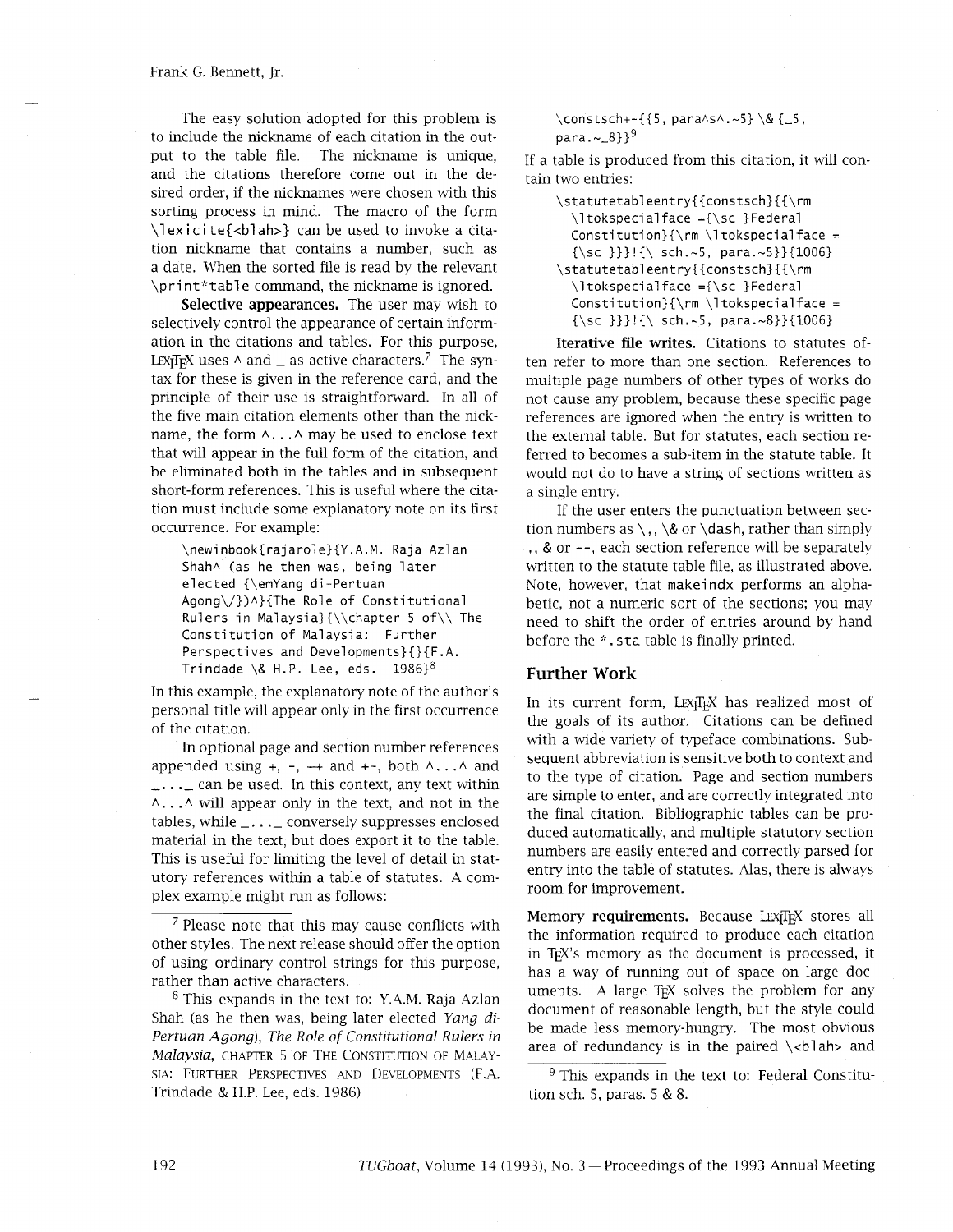\<blah>full macro definitions. Most of the information stored in both of these macros could be hived off into the master storage macro for that citation name, say \@<blah>. Then this storage macro can be recalled by either of the citation nickname macros, which would then only need to add or alter any bits and pieces necessary to their own purposes.

The design of LEX<sub>I</sub>T<sub>F</sub>X emerged as its author struggled to learn the basics of T<sub>F</sub>X programming; it is therefore a certainty that there is room for memory savings and optimization in other parts of the code as well.

**Emacs Lisp support.** The Lisp extension language for the Emacs editor is powerful enough to provide context-sensitive support for LEX<sub>IIF</sub>X itself. That is, prompting for command completion and arguments could be made dependent upon the contents of the file lexicite.tex and the citation template declarations made to the current point in the document.

I am not a Lisp programmer myself, but the essentials of such a set of routines would be:

- 1. The ability to scan the lexicite. tex file and, for each citation style, identify:
	- The style name;
	- The number of arguments required by the style; and
	- Which elements are used, and whch ignored, by the style.
- 2. The ability to scan the region from the current point to the beginning of the document (including any sub-documents), and identify the nicknames of citations defined, noting the style associated with them.
- 3. The ability to offer to define a new citationusing an existing citation template. In proper Emacs fashion, the  $TAB$  key should perform autocompletion, or offer a list of available citation templates consistent with a partial entry. Once a template is selected, a prompt in the Emacs mini-buffer should call for each element of the citation as required.
- 4. The ability to provide auto-completion or a list of any citation nickname defined in the region between the current point and the beginning of the document (including sub-documents).

For novice users, this would ensure that citations are entered correctly, whatever package of blueprints is contained in lexicite.tex. In very long documents, it would make it easy to ensure that, in revision, nicknames are never used before they are initially defined.

**BIBTEX analog,** Some users may prefer to maintain their citations in a separate file, as is done with BIBTEX. With a little re-drafting, a similar approach could be adopted by LEXjIFX, without abandoning the ability to enter citations into the document directly. Two primary changes would be required. One is an environment macro (say, \stash1cites) which would perform the storage operation silently (without introducing citations into the text or the tables). The other is to introduce a toggle for each nickname macro, which would indicate whether it has once been cited in the document, so that a fullform citation is produced the first time, and shortform citations thereafter.

**Proxies.** Some sources have long and cumbersome names. Both good taste and clarity demand that these be replaced by a shorter form in subsequent references. Foreign statute names are also often customarily referred to by an abbreviation that cannot be derived directly from the text units of a LEXIFY. citation. To cover these cases, LEX<sub>I</sub>T<sub>F</sub>X should provide one more option (probably =), whose usage would follow that of  $+, ++, +-, *$  and  $-$ . This nickname needs to be properly incorporated into full citations, and should replace the standard text of subsequent citations wherever appropriate.

**Parallel citations.** The most difficult problem still to be addressed is that of parallel citations. Law cases, in particular, often appear in more than one source. Some journals require that the specific page reference for a proposition be given for each source, even in subsequent abbreviated citations.

The problem is clear. In its current form, LEXTEX only knows about the six memorized citation elements, plus a single page reference. Parallel citations require that LEXTEX memorize the complete details for the remaining portions of the citation, and accept additional specific page numbers if necessary.

The syntax and programming strategy for ths is in hand, but I will hold radio silence until I have a working solution to release.

### **Page Ranges**

George Greenwade has suggested that the page specifier set in initial citations should contain an option for specifying a range, which would then be enforced in subsequent citations. Because the accuracy of legal documents is often of critical importance, this is clearly a good idea, and will be included in the next release of LEXTFX.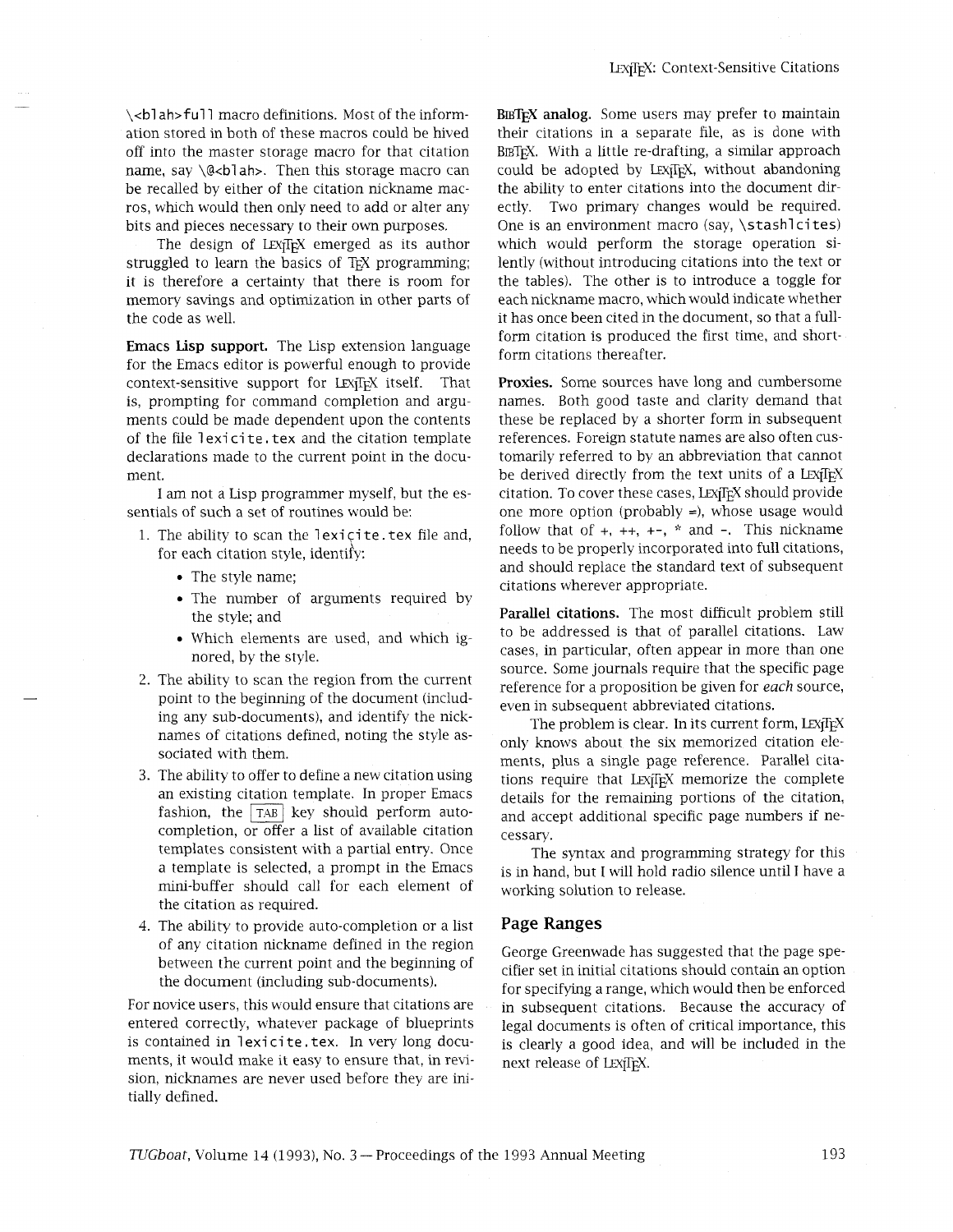# **Ending Note**

LEX<sub>I</sub>T<sub>E</sub>X is free of charge. The only conditions attached to its use are, first, that it be circulated as a complete package, together with its copyright and permission notices, and second, that LEXTEX and its author be duly cited whenever it is used in the preparation or production of material for publication. I am always open to bug reports, and happy to receive suggestions for improvement.

I hope that LEXTEX will prove useful enough to attract more law journals and legal publishers into the TEX fold. In particular, many law journals today would benefit from TEX's proficiency in typesetting foreign scripts. If this ability is combined with greater speed and certainty in the preparation of legal manuscripts, perhaps we shall see the alternatives rejected for failure to state a claim.

# **Standard LEXTEX ver. 1.8 Citation Templates**

\newbook{blahl}{B. Cardozo}{The Growth of The Law}{1924}+{15}.

 $\rightarrow$  B. CARDOZO, THE GROWTH OF THE LAW 15 (1924).

\newbook{blah2){}{Eastern Air Lines, Inc., 1978 Annual Report}{1979}+{15}.

-FASTERN **AIR** LINES, INC., 1978 ANNUAL REPORT 15 (1979).

\newman{blah3}{Comics Magazine Ass'n of America}{Press Release No.-Sl}{Sept.-16, 19541+{15}. -Comics Magazine Ass'n of America, Press Release No. 51 15 (Sept. 16, 1954).

\newman{blah4}{}{Telephone conversation with Douglas Borisky, Senior Revising Editor of the \\Columbia Law Review\\}{Apr. 10, 1986}.

-Telephone conversation with Douglas Borisky, Senior Revismg Edltor of the *Columbla Law Review* (Apr. 10, 1986).

**\newarticle{blah5}{Cox}{Federalism** and Individual Rights}{73-Nw.-U.L. Rev.}{1}{1978}+{15}.

+Cox, *Federalism and Individual Rights,* 73 Nw. U.L. REV. 1, 15 (1978).

\newinbook{blahG}{\\O.W. Holmes\\}{Law in Science and Science in Law}{\\in\\ Collected Legal Papers}{210}{1920}.

-0.W. HOLMES, *Law in Science and Science in Law, IN* COLLECTED LEGAL PAPERS 210 (1920).

\newinbook{blah7}{Maitland}{The Mystery of Seisin}{\\in\\ 3 Select Essays in Anglo-American Legal History}{591}{1909}.

-Maitland, *The Mystery of Seisin, IN* 3 SELECT ESSAYS IN ANGLO-AMERICAN LEGAL HISTORY 591 (1909).

\newnews{blah8}{}{Abscam Jury Sees Videotape of Deal}{San Francisco Chron., Aug.-14, 1980)  ${14, col.-1}{}.$ 

*-Abscam Jury Sees V~deotape of Deal,* San Francisco Chron., Aug. 14, 1980, p. 14, col. 1.

 $\newcase{blank9}{299-S.W. 2d}{563}{Mo.\ Ct.\ App.\ 1957}{+}{564}.$ 

*-Baker v. Fortney,* 299 S.W.2d 563, 564 (Mo. Ct. App. 1957).

**\newecase{blahlO){Clough** Mill Ltd v Martin}{[1984] 3-All ER}{982}+{986}.

*-Clough Mill Ltd v Martin,* [I9841 3 All ER 982, 986.

\newjcase{blahll){Deci sion of the Tokyo District Court, February 18, 1988}{Hanrei jih\=o, n.~1295}

{l32}+{133}.

-Decision of the Tokyo District Court, February 18, 1988, Hanrei jihb, n. 1295 p. 132, 133.

\newstatute{blah12}{Robinson-Patman Act}{15~U.S.C.}{1982}+{{13^--13b^}\,  $\{21 \land a \land \}$ .

-Robinson-Patman Act, 15 U.S.C. s. 13-13b, 21a (1982).

\newconsti tuti onart{blahl3}{Federal Consti tution}{1957}+{1}.

-Federal Constitution art. 1 (1957).

\newconsti tutionsch{blahl4}{Federal Consti tution}{l957)+{1}.

-Federal Constitution sch. 1 (1957).